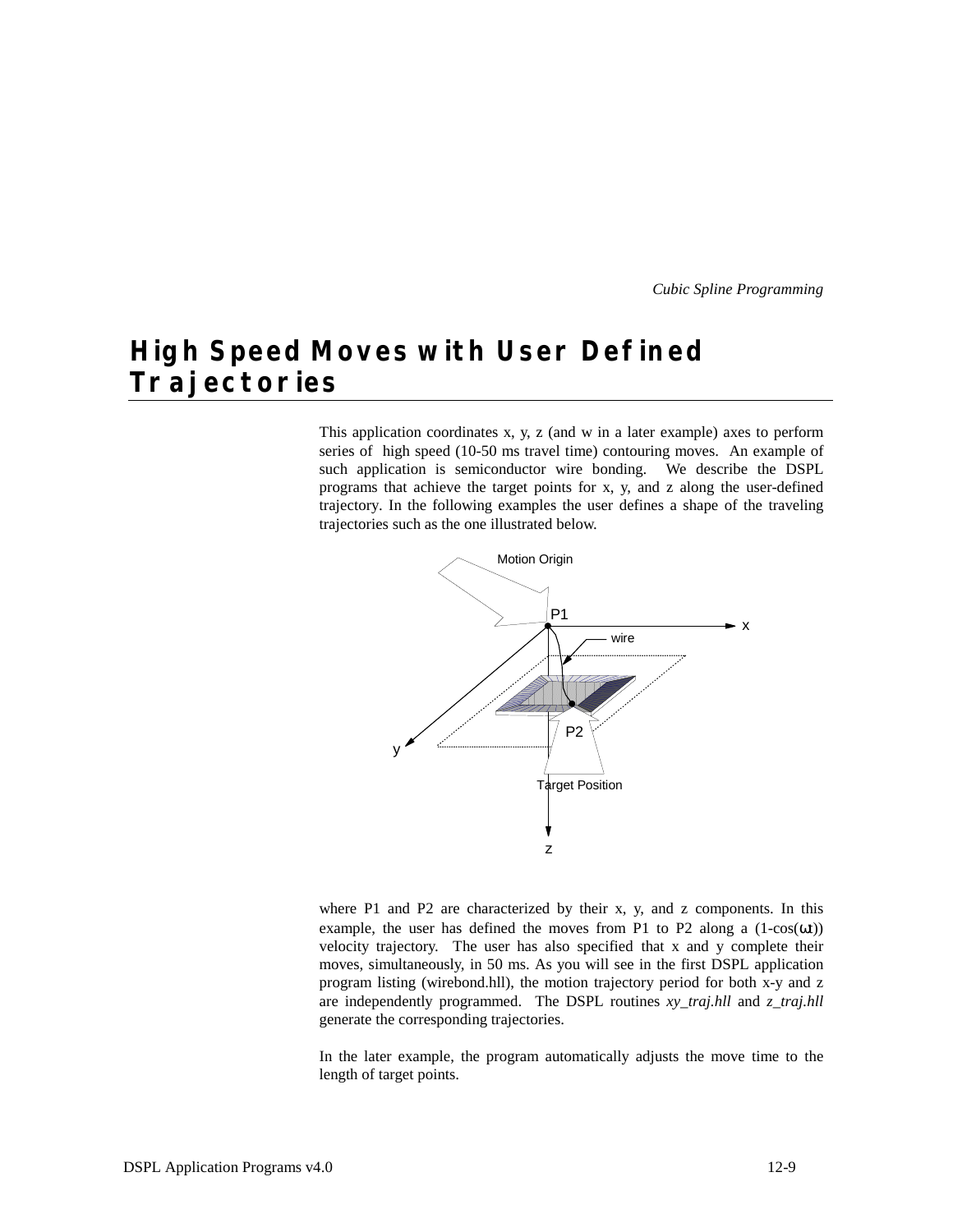



In the first example, axes x and y reach their targets simultaneously. The z axis starts its move upon the completion of x and y motion. We've separated z trajectory from x and y to point out that z can have its own independent shape.

### **Supplying the Mx4 Target Positions for x, y and z**

The end points for x, y and z trajectories can be downloaded in one of the following ways:

> 1) Host downloads the entire target points to the Mx4 memory using the download utility *Table|Points Data Table* in Windows 95/NT.

Since the DSPL allows internal computation, it is also possible for the Mx4 to obtain its own move parameters, on the fly and independent of the host.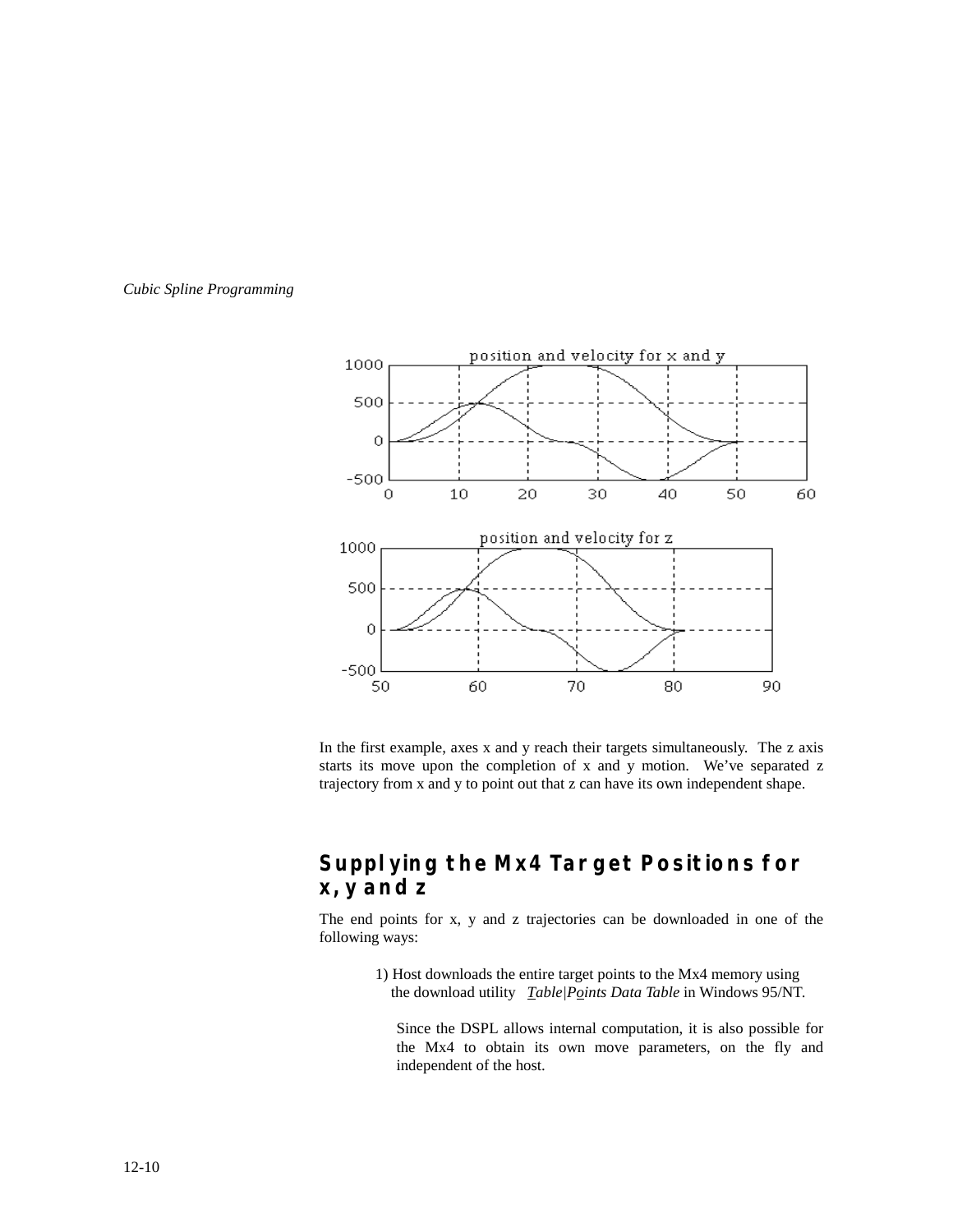#### 2) Host provides the Mx4, the end points one set of x, y and z at a time.

The first DSPL program describes the first method. In this example, the data points for 16 pins of a semiconductor are downloaded. Each pin's x, y and z is characterized in a row as follows:

| pin              | x(count) | $y$ (count) | z(count) |
|------------------|----------|-------------|----------|
| 1                | 200      | 50          | 200      |
| $\boldsymbol{2}$ | 300      | 150         | 200      |
| 3                | 400      | 250         | 200      |
| 4                | 500      | 350         | 200      |
| 5                | 600      | 450         | 200      |
| 6                | 700      | 550         | 200      |
| 7                | 800      | 650         | 200      |
| 8                | 900      | 750         | 200      |
| 9                | 0        | 250         | 200      |
| 10               | 100      | 350         | 200      |
| 11               | 200      | 450         | 200      |
| 12               | 300      | 550         | 200      |
| 13               | 400      | 650         | 200      |
| 14               | 500      | 750         | 200      |
| 15               | 600      | 850         | 200      |
| 16               | 700      | 950         | 200      |
|                  |          |             |          |

We start with creating a data file that contains the above end-points, saved in ASCII file "*points.dat*" (do not include the pin number in the data file).

Next, download the end-points to the Mx4 controller using the Mx4 table download utility as follows: click on *Tables|Points Data Table|File.* Select the file "points.dat". Next, select *Position Points* and *Offset* 800 in the Table Setup area of the box. Finally, click on the Download button to send the data contained in the file to the Mx4 board. The number that appears in the adjacent box is the number of points sent to the board.

The parameter "800" indicates at which starting index to begin downloading the data points in the Mx4 memory.

At this point, the Mx4 contains 16 rows of end-points.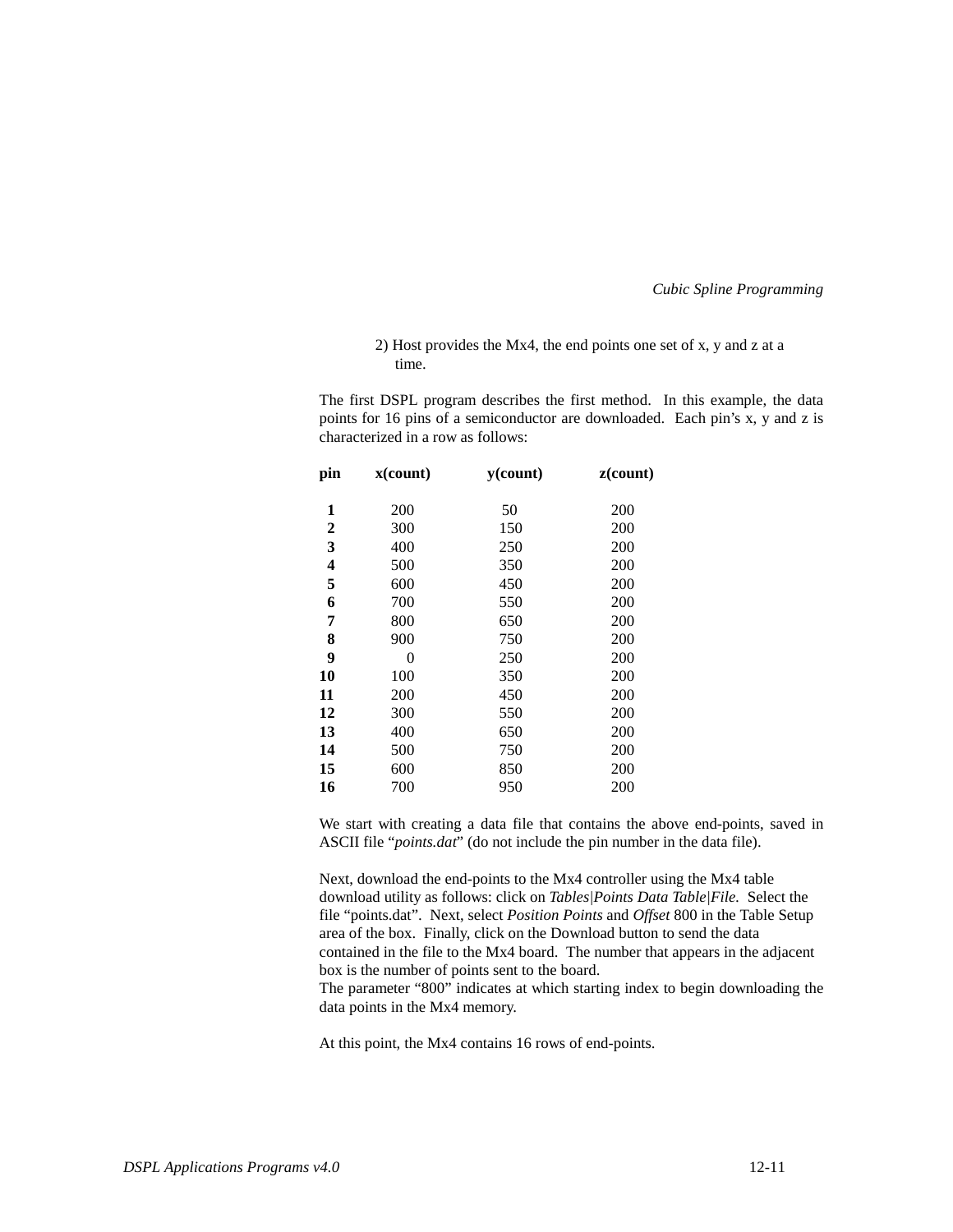### **Write a DSPL program to move the axes to target points along user defined trajectories**

With the endpoints downloaded to the Mx4, we need to create a DSPL program which calculates the contouring data points and performs the cubic spline interpolation on the x, y, and z axes. The "wirebond.hll" DSPL program performs the above tasks on its own and independent of the host.

The "wirebond.hll" program uses the *#include* function to link in the "external" DSPL program files "xy\_traj.hll" and "z\_traj.hll". These files generate the normalized data points, on the user defined trajectories. The "init.hll" DSPL file includes system initialization parameters such as control gains and maximum acceleration settings, etc.

The specific function of each of DSPL program file is contained in the commented documentation within the program listing itself.

;\*\*\*\*\*\*\*\*\*\*\*\*\*\*\*\*\*\*\*\*\*\*\*\*\*\*\*\*\*\*\*\*\*\*\*\*\*\*\*\*\*\*\*\*\*\*\*\*\*\*\*\*\*\*\*\*\*\*\*\*\*\*\*\* ;\* Wire Bonding - A HIGH SPEED CONTOURING APPLICATION ;\* ;\* This program performs very high speed (10-50 ms) contouring ;\* used primarily in IC bonding applications. The application<br>;\* uses x and y for table and z for vertical moves. uses x and y for table and z for vertical moves. ;\* ;\* The external routines used in conjunction with this program<br>;\* are: ;\*  $\qquad \qquad \text{are:}$ ;\* "init.hll" for initialization ;\* "xy\_traj.hll" for x y and z trajectory generations. ;\* ;\* The target points for x,y and z are saved in ;\* data file "points.dat". Before compiling this program ;\* "points.dat" must be down loaded to the Mx4 with an ;\* offset address. For this program, we used 800 for offset address. ;\* ;\*\*\*\*\*\*\*\*\*\*\*\*\*\*\*\*\*\*\*\*\*\*\*\*\*\*\*\*\*\*\*\*\*\*\*\*\*\*\*\*\*\*\*\*\*\*\*\*\*\*\*\*\*\*\*\*\*\*\*\*\*\*\*\*\* #define flag var2 #define period\_xy var3 #define period\_z var57 #define 2pi var4 #define aux4 var5 #define aux5 var6 #define aux6 var7  $\#define$   $aux1$ #define aux2 var9 #define index\_cur\_pos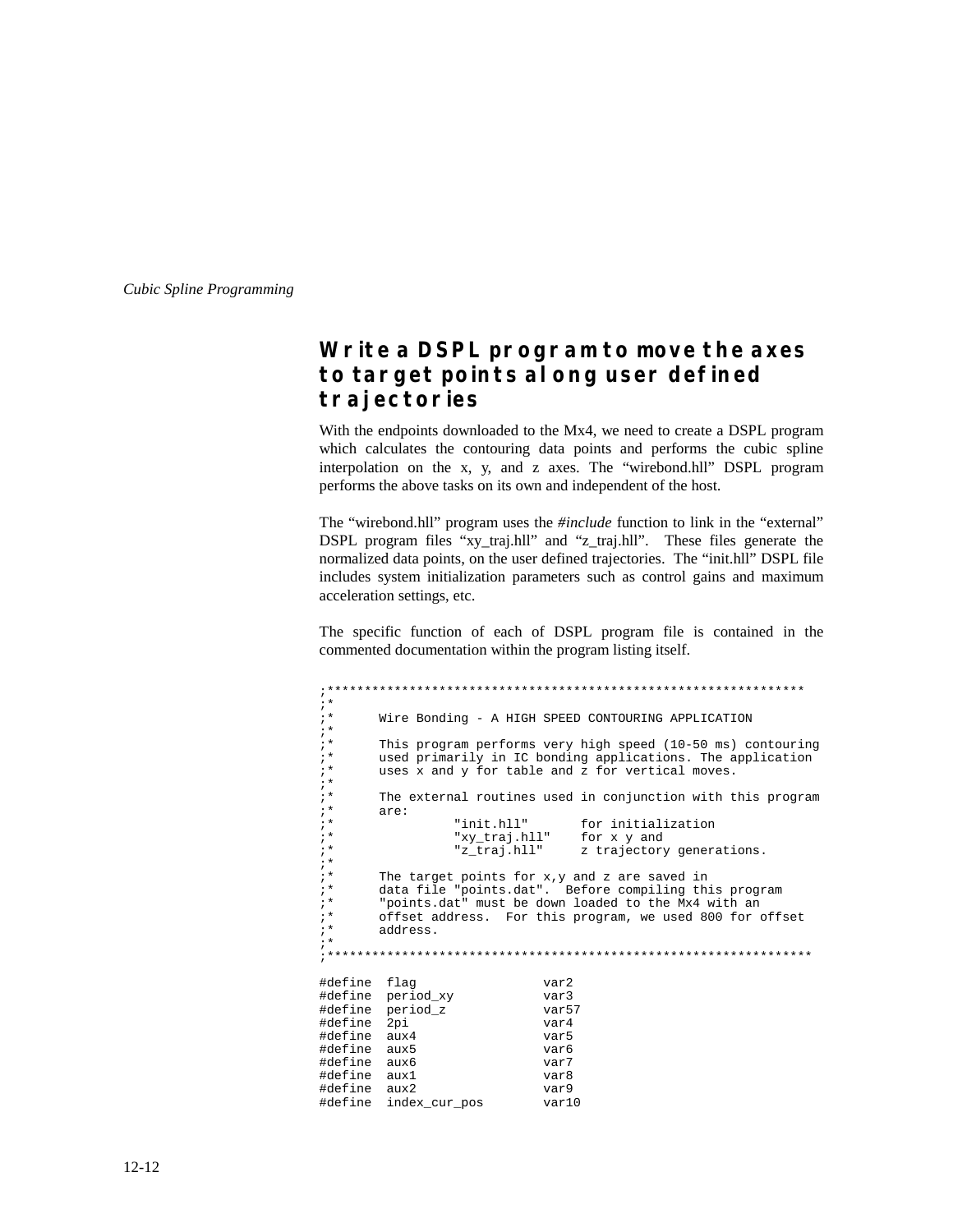| #define scale            | #define index_inc_pos              | var11<br>var13                                                           |  |  |  |
|--------------------------|------------------------------------|--------------------------------------------------------------------------|--|--|--|
|                          | #define index_cur_posz             | var14                                                                    |  |  |  |
|                          | #define position                   | var20                                                                    |  |  |  |
|                          | #define total_no_pts               | var21                                                                    |  |  |  |
|                          | #define x_target_pos               | var22                                                                    |  |  |  |
|                          | #define scaled_x                   | var23                                                                    |  |  |  |
|                          | #define init_z_table               | var26                                                                    |  |  |  |
|                          | #define y_target_pos               | var27                                                                    |  |  |  |
|                          | #define z_target_pos               | var28                                                                    |  |  |  |
|                          | #define scaled_y                   | var29                                                                    |  |  |  |
|                          | #define scaled_z                   | var30                                                                    |  |  |  |
|                          | #define table_pointer              | var33                                                                    |  |  |  |
|                          |                                    |                                                                          |  |  |  |
|                          | #define index_dec_pos              | var42                                                                    |  |  |  |
|                          | #define z_cur_pos                  | var50                                                                    |  |  |  |
|                          | #define x_cur_pos                  | var51                                                                    |  |  |  |
|                          | #define y_cur_pos                  | var52                                                                    |  |  |  |
|                          | #define x_increment                | var53                                                                    |  |  |  |
|                          | #define y_increment                | var54                                                                    |  |  |  |
|                          | #define index_cur_posz             | var59                                                                    |  |  |  |
|                          |                                    |                                                                          |  |  |  |
|                          | #define total_no_ptz               | var60                                                                    |  |  |  |
| #define rate             |                                    | var61                                                                    |  |  |  |
| #define stay             |                                    | var62                                                                    |  |  |  |
|                          | #define index_cur_posy             | var63                                                                    |  |  |  |
|                          | #define index_dec_posy             | var64                                                                    |  |  |  |
|                          |                                    |                                                                          |  |  |  |
|                          | #include "init.hll"                |                                                                          |  |  |  |
|                          | #include "z_traj.hll"              |                                                                          |  |  |  |
|                          | #include "xy_traj.hll"             |                                                                          |  |  |  |
| PLC_PROGRAM:             |                                    |                                                                          |  |  |  |
| run_m_program(wire_bond) |                                    |                                                                          |  |  |  |
| END                      |                                    |                                                                          |  |  |  |
| i.                       |                                    |                                                                          |  |  |  |
| $\ddot{ }$               |                                    | Program wirebond.hll Performs A Stand Alone                              |  |  |  |
| $\ddot{ }$               | 3-Axis Contouring                  |                                                                          |  |  |  |
| $\ddot{ }$               |                                    |                                                                          |  |  |  |
| wire_bond:               |                                    |                                                                          |  |  |  |
|                          | rate = $5$<br><i>irate</i> is 1 ms |                                                                          |  |  |  |
|                          |                                    | call(INIT) : this routine is for gain initializations                    |  |  |  |
|                          |                                    | wait_until(varl == $1$ ); variable 1 is a flag which lets the main       |  |  |  |
|                          |                                    | ; program know it is done initializing                                   |  |  |  |
|                          | period_xy = 50                     | period_xy holds x and y trajectory period                                |  |  |  |
|                          | ; in ms                            |                                                                          |  |  |  |
|                          | $period_z = 30$<br>$i$ in $ms$     | ; period_z holds z axis "stitching" period                               |  |  |  |
|                          |                                    | cubic_rate(rate) ; cubic spline points are spaced by 1 ms                |  |  |  |
|                          |                                    | period_xy = period_xy/2 :this internal division by two is<br>; necessary |  |  |  |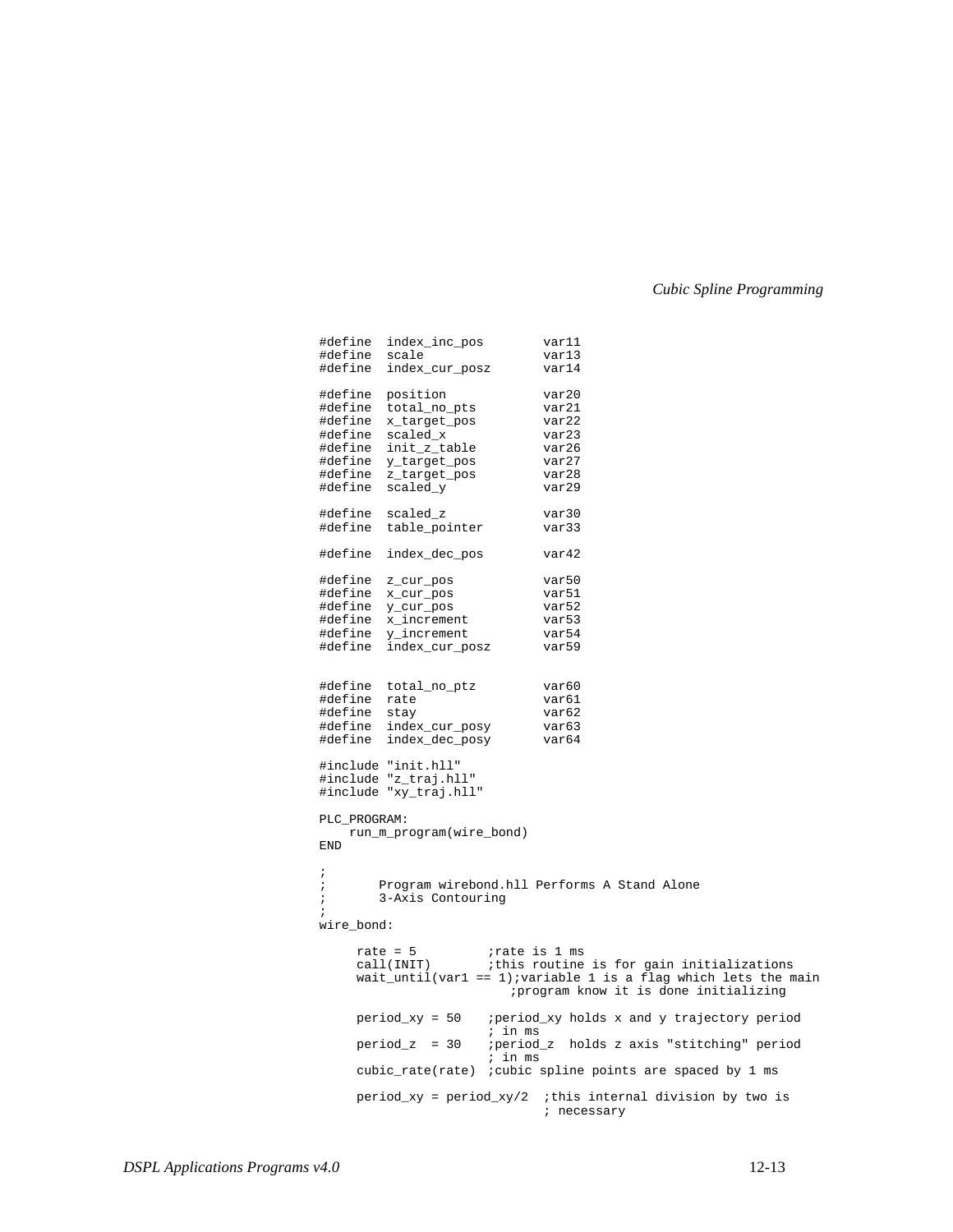;\*

;\*

```
period_z = period_z/20 ; because of the way
                                      ; trajectories are implemented
     total_no_pts = 2*period_xy + 2 ;total number of points for x
                                      ; and y
 total_no_ptz = 2*period_z + 2 ;total number of points for z
     scale = 1000 ; scale holds the peak
                                      ; amplitude for position
var25 = 2*total_no_pts                                 ;trajectory, var25 holds
                                      ; number of points for x and y
      var35 = total_no_pts
      var36 = total_no_pts-1
     call(xy_profile) \qquad \qquad ; this routine calculates the
                                      ; points on xy trajs
     wait\_until(var2 == 1)call(z_profile) \qquad \qquad ;this routine calculates the
                                      ; points on z traj.
     wait\_until(var2 == 1)init_z<sub>table</sub> = 2 * total_n<sub>p</sub>ts ;holds the initial table point
                                      ; for z move
     stay = 2.5*total_no_pts ;holds the delay to let z
                                      ; finish its move
;******************************************************************
         At this point program starts running all points
;******************************************************************
    table\_pointer = 800 ; points to the initial table
                                     ; location for target points.
   x\_cur\_pos = 0 ; initialize previously retrieved x<br>
y\_cur\_pos = 0 ; initialize previously retrieved y
                              ; initialize previously retrieved y
    z_{cur} pos = 0
    while(table pointer < 848); start bonding 16 pins
       ;load target point for x
       x_target_pos = table_p(table_pointer)
       ;increment index variable table_pointer
       table_pointer = table_pointer+1
       ;load target point for y
       y_target_pos = table_p(table_pointer)
       ;increment index variable table_pointer
       table_pointer = table_pointer+1
       ;load target point for z
       z_target_pos = table_p(table_pointer)
```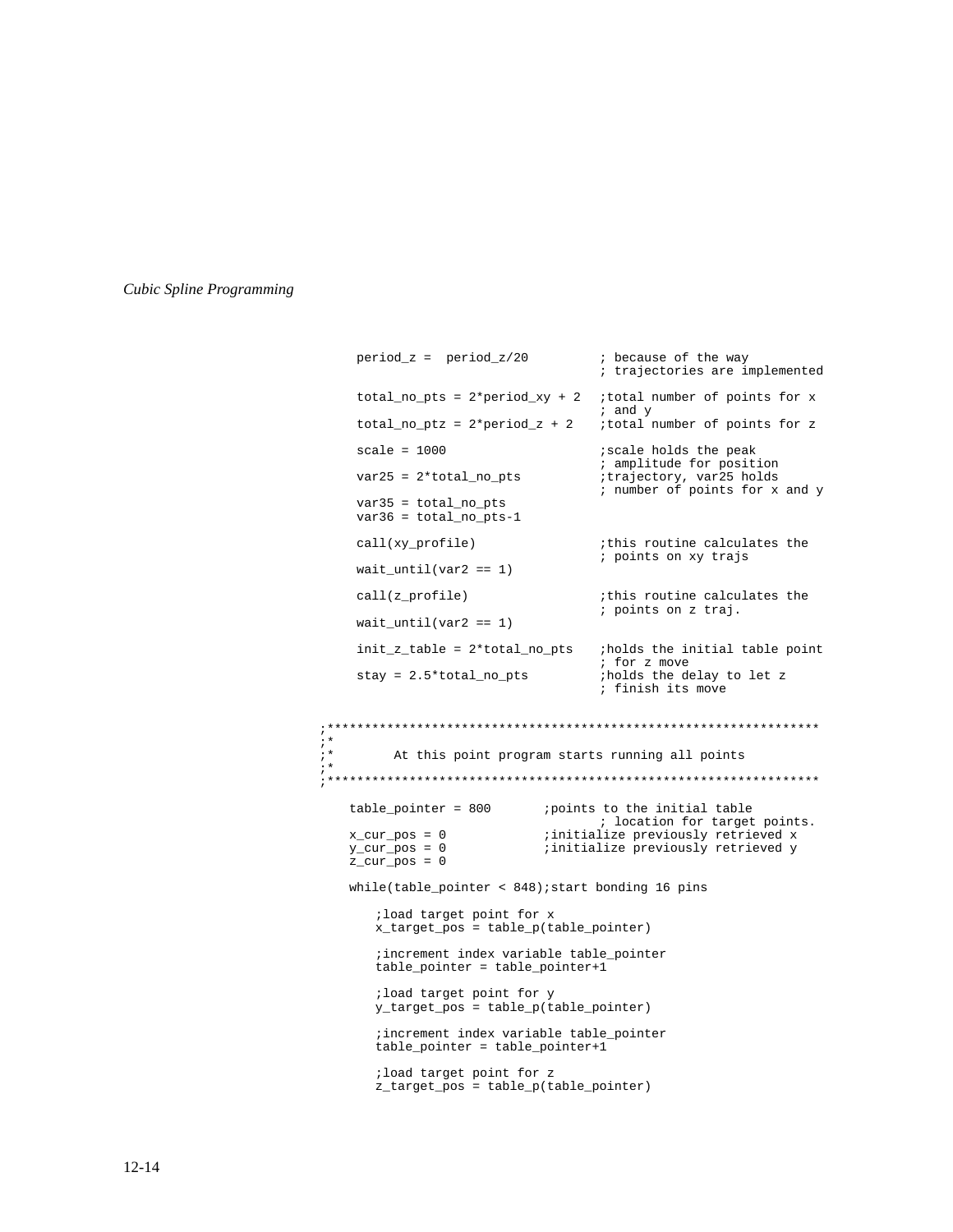```
; increment index variable table_pointer
       table_pointer = table_pointer+1
       ; when table finished loop over the table points
       if (table\_pointer == 848)table_pointer = 800
       endif
       ipos increment from the last x
       x_increment = x_target_pos - x_cur_pos
       ipos increment from the last y
       y_{interement} = y_{target_{pos} - y_{cur_{pos}}scaled_x = x_increment/scale ;find scaling factor for x<br>scaled_y = y_increment/scale ;find scaling factor for y
       scaled_z = z_{target_{post}}/scale; find scaling factor for z
cubic_scale(0x7,scaled_x,x_cur_pos,scaled_y,y_cur_pos,scaled_z,0)
       irun all x and y points
       cubic-int(total-nopts, 0, 1, 0x3)cubic_int(total_no_ptz,init_z_table,1, 0x4) ; run z points
       x_cur_pos = x_target_pos
                                   ;update x and y initial points
       y_cur_pos = y_Larget_poswend
end
xy_profile:
; *; *This routine calculates the points on xy trajectories
; *and saves them in the table.
; *flag = 0index_cur_pos = 0
   period_{xy} = 2*period_{xy} + 2; period_xy holds xy trajectory period in mS
   while (index_cur_pos \le period_xy)i index into descending pos segment
       index_dec_pos = 2*period_xy - index_cur_pos
       2pi = 2 * piaux4 = 2pi/period_{XY};calculates 2pi/T
                                    ; calculates T/2pi
       aux5 = 1/aux4aux6 = aux4*index_cur_pos;calculates 2pi*t/T
       ; calculates [(t - T/2pi*sin(2pi*t/T)]/T
       aux1 = (index_cur_pos - aux5*sin(aux6))/period_xy
```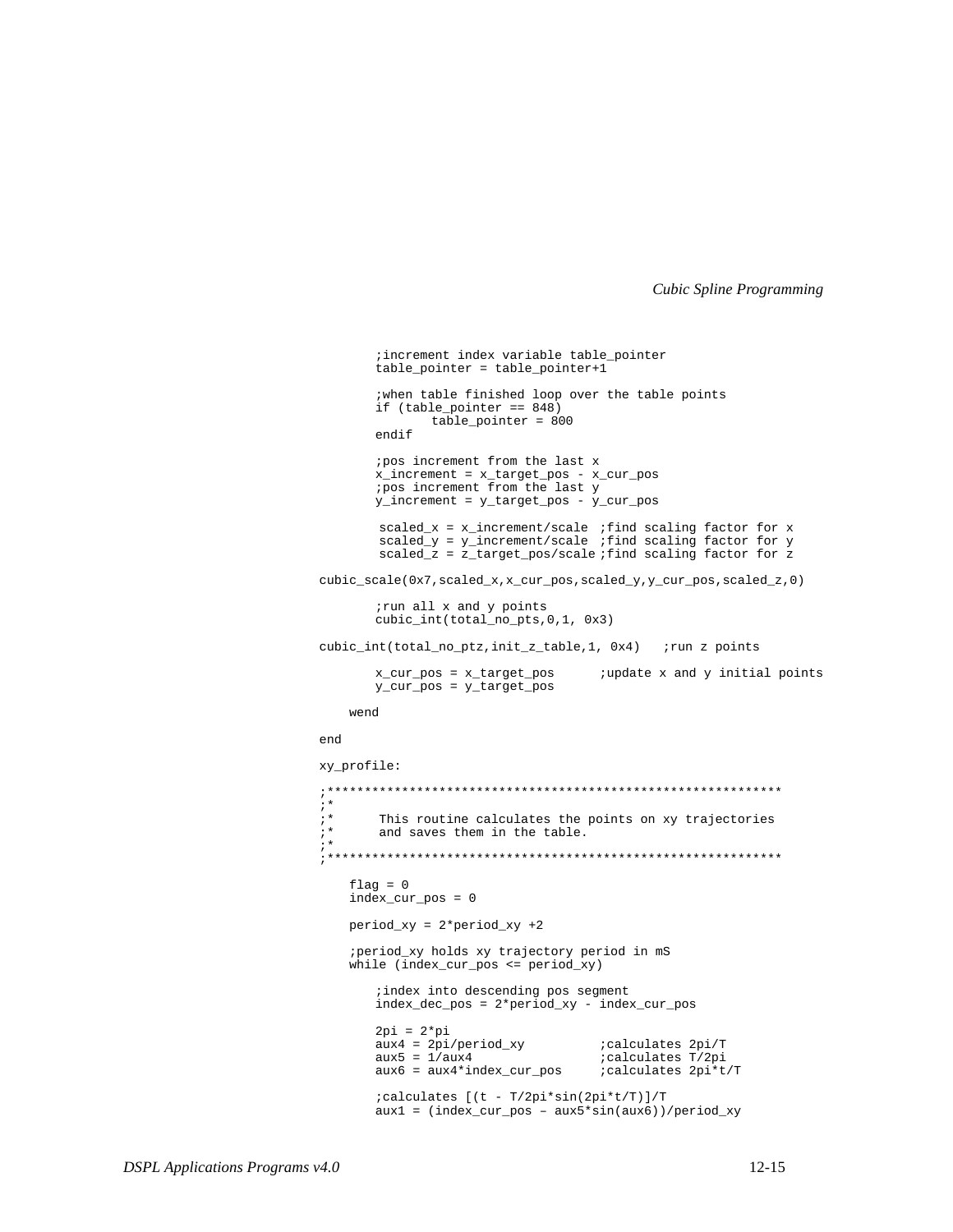```
position = scale*aux1
   ;save ascending X position
   table_p(index_cur_pos) = position
    ;save descending X position
    table_p(index_dec_pos) = position
    index_cur_posy = index_cur_pos + 1
    index_dec_posy = index_dec_pos + 1
    ;save ascending Y position
    table_p(index_cur_posy) = position
    ;save descending Y position
    table_p(index_dec_posy) = position
   index_cur_pos = index_cur_pos + 2
 wend
flag = 1 ret()
```
end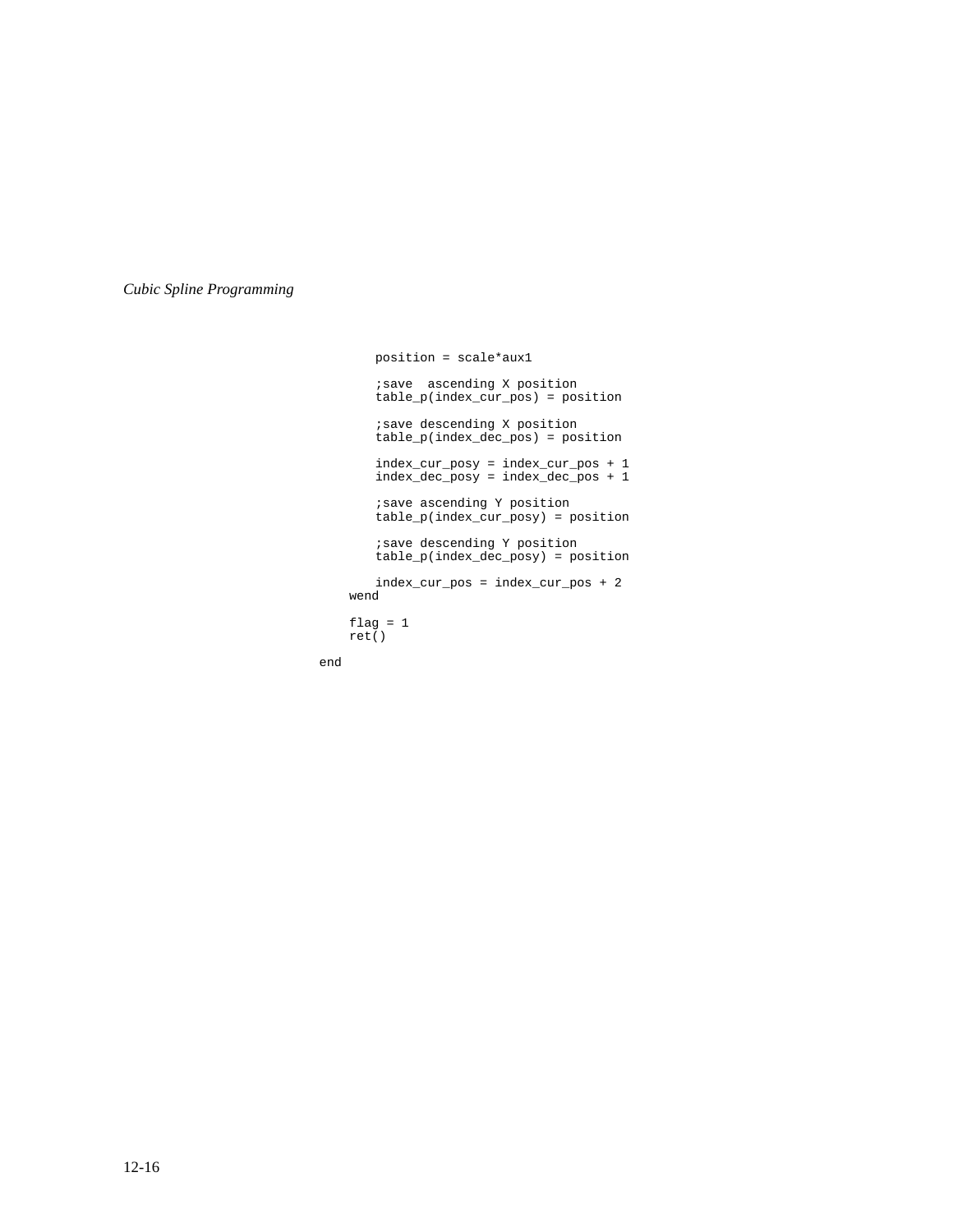```
z profile:
; \star; *This routine calculates the points on the z trajectory
; *and saves them in the table.
; *flag = 0istart z data after the end of xy data
  index_cur_pos = 2*period_xy
  index_lcur_pos = index_lcur_pos + 2; period_z holds the period
  period_z = period_z * 2period_z = period_z + 2index\_cur\_posz = 0; remember period_z is z period in mS
  while (index\_cur\_posz \leq period_z); index into descending pos segment
         index_dec_pos = 2*period_z
         index\_dec\_pos = index\_dec\_pos + index\_cur\_pos\frac{1}{2} index dec_pos = index dec_pos - index cur_posz
         2pi = 2*piaux4 = 2pi/period_z : calculates 2pi/T<br>z = 1/constaux5 = 1/aux4calculates T/2pi
         aux6 = aux4*index_cur_posz ; calculates 2pi*t/Taux1 = sin(aux6)aux1 = aux1 * aux5 : calculates (T/2pi) * sin(2 * pi * t/T)aux1 = index_cur_posz-aux1; calculates [t - T/2pi*sin(2pi*t/T)]/T
         aux1 = aux1/period_zposition = scale*aux1
         index_inc_pos = index_cur_posz + index_cur_pos
         isave ascending position
         table_p(intdex_inc_pos) = positionisave descending position
         table_p(index_dec_pos) = position
         index_cur_posz = index_cur_posz + 1wend
   var12 = index_l cur_poszflag = 1ret()end
```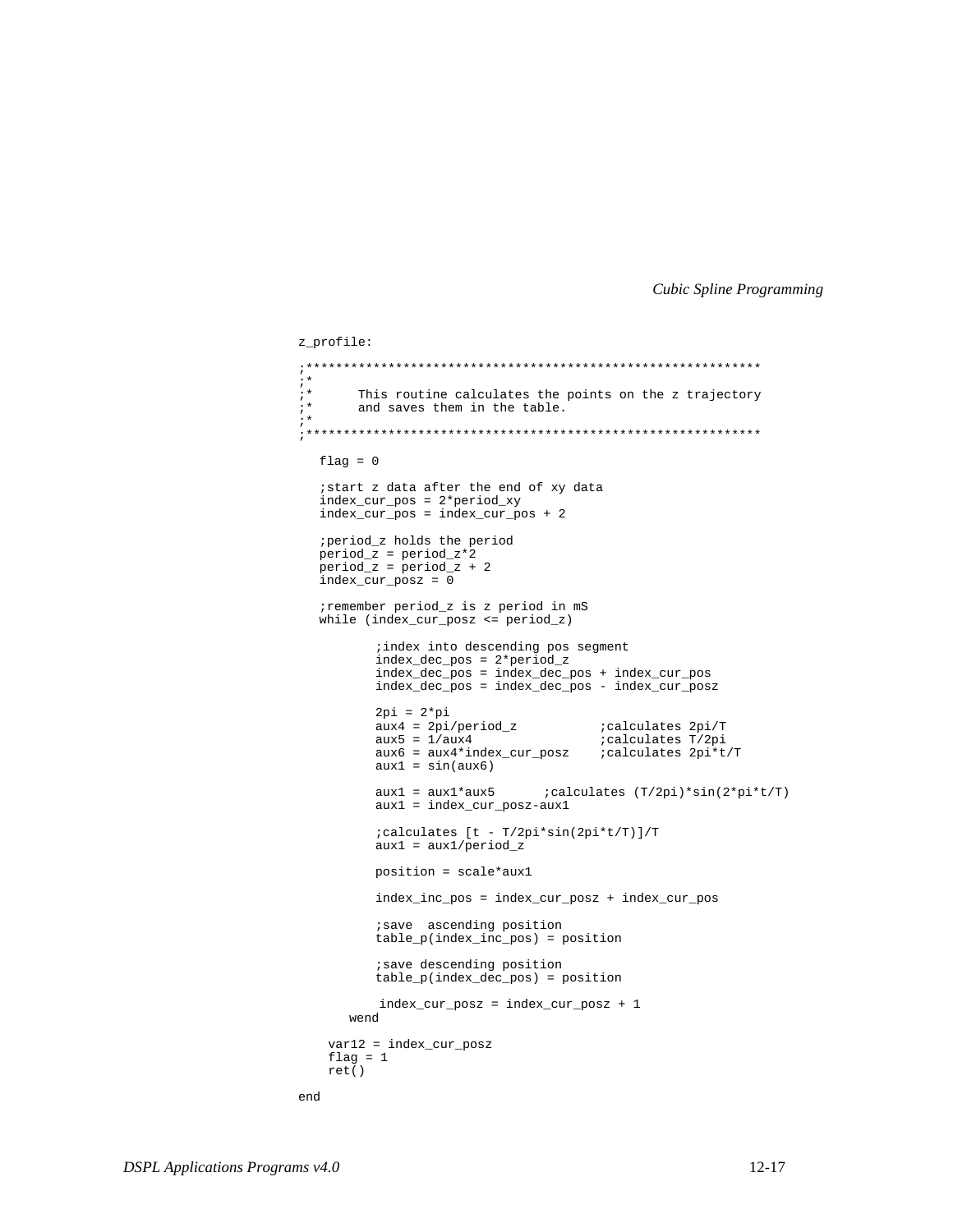# **3-Axis Moves with Automatic Time/Length Computation**

The differences between this example and the previous one are:

- 1) All moves reach their targets simultaneously
- 2) The equation for z is elliptical
- 3) The time to finish a move is a function of its length
- 4) Target points are passed (downloaded) to the Mx4 one set of  $(x, y, z)$  at a time

The host program that will download the target points to the DSPL program (one set at a time) is labeled as "*process.c*". We have included this C++ program in Appendix A of this chapter. To start this program you may use program "*target.exe*" which runs on Windows 95. This push button utility starts an endless transmission of data from the host to the Mx4 memories. You must remember that *process.c* program takes advantage of the Mx4's Visual Basic and C++ DLL. Therefore, to run this program you must have already installed the above DLL.

```
;****************************************************************
;*
i^* This program performs time variable user defined i^* trajectories for x, y and z:
         trajectories for x, y and z:
;*
;* 1) The host program sets end points for xyz and sets<br>;* flagl=1 to signal dspl. The dspl calculates the t
;* flag1=1 to signal dspl. The dspl calculates the time to<br>;* finish the move and starts the move.
; * finish the move and starts the move.<br>; * 2) dspl clears flag1 to signal the host
;* 2) dspl clears flag1 to signal the host program it is ready<br>;* to take new end points.
;* to take new end points.<br>;* 3) xy moves follow 1-cos(w
: * 3) xy moves follow 1-cos(wt) for velocity and z moves are<br>: *       elliptic for z position as a function of
               elliptic for z position as a function of
;*
                   r = sqrt(x^2 + y^2).
;*
;* The external routines used in conjunction with this program
; * are:<br>; *;* "init.hll" gain and position initialization
                                       generates norm trajectories for xyz
; *<br>; *
i^* The target points for x, y, z as well as flagl are at: var22, i^* var27, var28, and var34 respectively. The host program mus
;* var27, var28, and var34 respectively. The host program must
;* first check flag1. This flag must be zero before host can
;* issue change_var. Host needs to issue only one change_var
: Issue change var: hose house of issue<br>i* command to change all above variables.
;*
```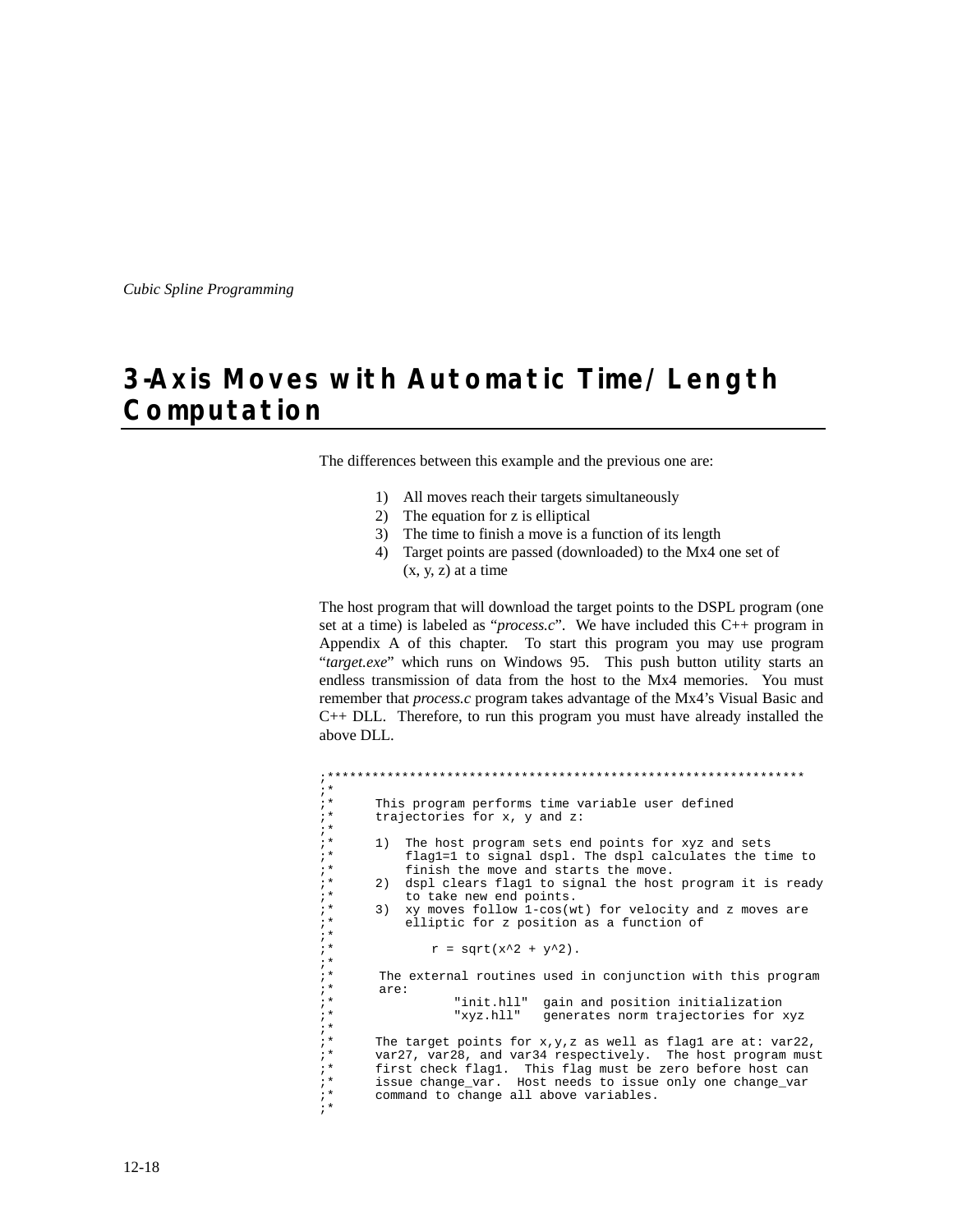| #define       | flag2                               | var2              |  |
|---------------|-------------------------------------|-------------------|--|
| #define       | period                              | var3              |  |
| #define 2pi   |                                     | var4              |  |
| #define       | aux4                                | var5              |  |
| #define aux5  |                                     | var6              |  |
| #define aux6  |                                     | var7              |  |
| #define aux1  |                                     | var8              |  |
| #define       | aux2                                | var9              |  |
| #define       | index_cur_pos                       | var10             |  |
| #define       | aux3                                | var11             |  |
| #define scale |                                     | var13             |  |
|               | #define position_z                  | var16             |  |
|               | #define last_z_pos                  | var18             |  |
|               |                                     |                   |  |
| #define       | position                            | var20             |  |
|               | #define total_no_pts                | var21             |  |
|               | #define x_target_pos                | var22             |  |
|               | #define scaled_x                    | var23             |  |
|               | #define y_target_pos                | var27             |  |
|               | #define z_target_pos                | $\texttt{var}28$  |  |
|               | #define scaled_y                    | var29             |  |
|               | #define scaled_z                    | var30             |  |
|               | #define index_target_pos            | var33             |  |
| #define       | flag1                               | var34             |  |
| #define       | XX                                  | var35             |  |
| #define       | УУ                                  | var36             |  |
| #define       | ZZ                                  | var37             |  |
| #define       | index_dec_pos                       | var42             |  |
|               | #define z_cur_pos                   | var50             |  |
| #define       | x_cur_pos                           | var51             |  |
| #define       | y_cur_pos                           | var52             |  |
| #define       | x increment                         | var53             |  |
| #define       | y_increment                         | var54             |  |
| #define       | z increment                         | var55             |  |
| #define       | index_cur_pyz                       | var57             |  |
| #define       | index_dec_pyz                       | var58             |  |
| #define       | rate                                | var <sub>62</sub> |  |
| #define       | max                                 | var63             |  |
|               | #include "c:\mx4prov4\hll\init.hll" |                   |  |
|               |                                     |                   |  |
|               | #include "c:\mx4prov4\hll\xyz.hll"  |                   |  |

PLC\_PROGRAM:

run\_m\_program(moves)

end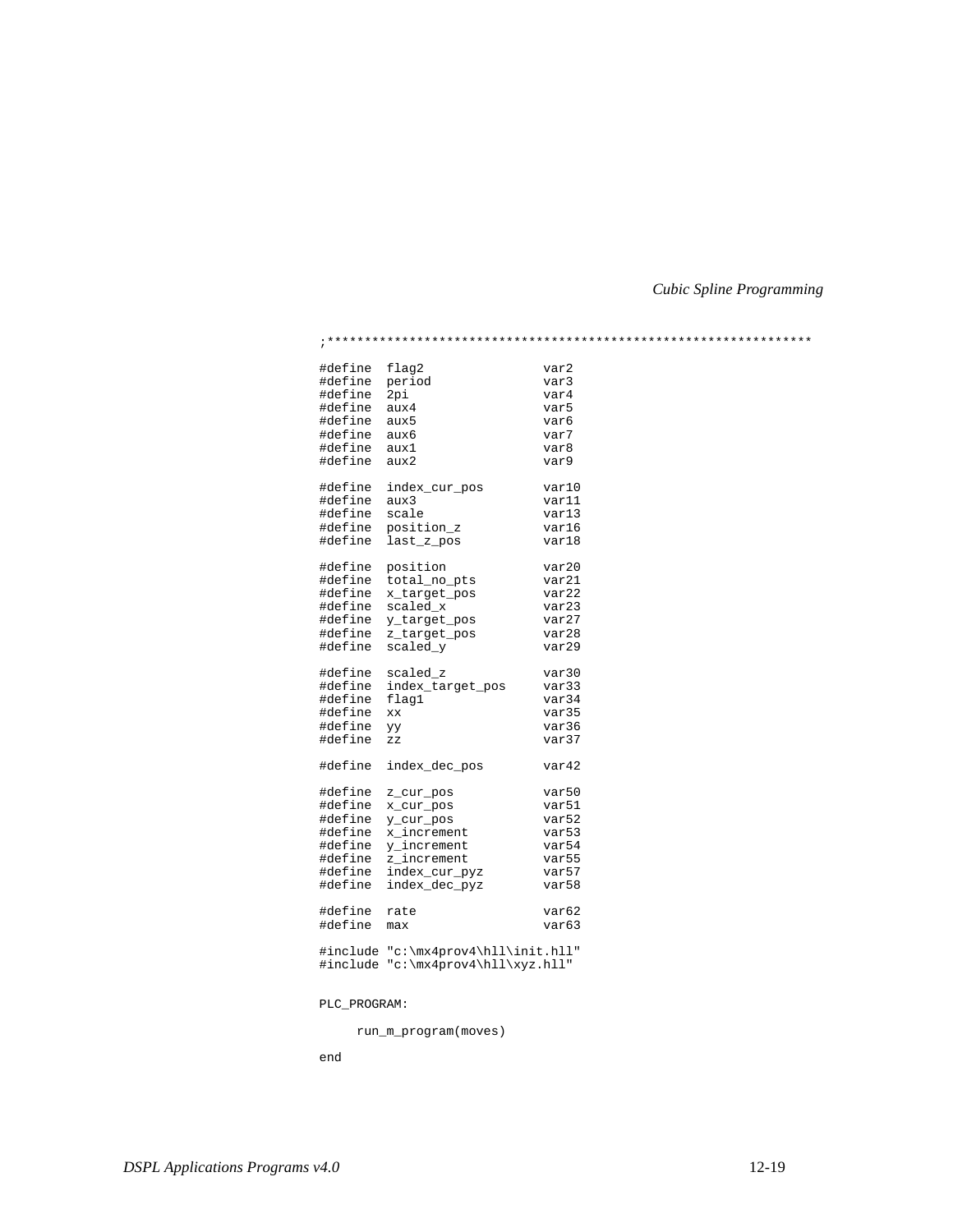```
moves:
     ;this tells host it can not send move parameters yet
    flag1 = 1<br>call(INIT)
                     ithis routine initializes gains
 ;variable 1 is a flag to show init is done
 wait_until(var1 == 1)
    period = 300 ;generates period for x, y and z
     ;routine to calculate the points on xyz trajectories
     call(xyz_profiler)
    wait\_until(flag2 == 1) x_cur_pos = 0 ;initialize previously retrieved x
 y_cur_pos = 0 ;initialize previously retrieved y
   z_cur_pos = 0 \qquad \qquad ; initialize previously retrieved z
    x_target_pos = 0
 y_target_pos = 0
 z_target_pos = 0
   var1 = 1while(var1 == 1) ; start an endless loop
       x_cur_pos = cpos1
       y_cur_pos = cpos2
       z_cur_pos = cpos3
       ;x target point relative to current position
       x_increment = x_target_pos - x_cur_pos
       ;y target point relative to current position
       y_increment = y_target_pos - y_cur_pos
       ;z target point relative to current position
       z_increment = z_target_pos - z_cur_pos
       aux1 = x_target_pos
       aux2 = y_target_pos
       aux3 = z_target_pos
       ;scaled x target relative to current position
       scaled_x = x_increment/scale;scaled y target relative to current position
       scaled_y = y_increment/scale
       ;scaled z target relative to current position
       scaled_z = z_increment/scale
       xx = abs(scaled_x)yy = abs(scaled_y)
       zz = abs(scaled_z)
```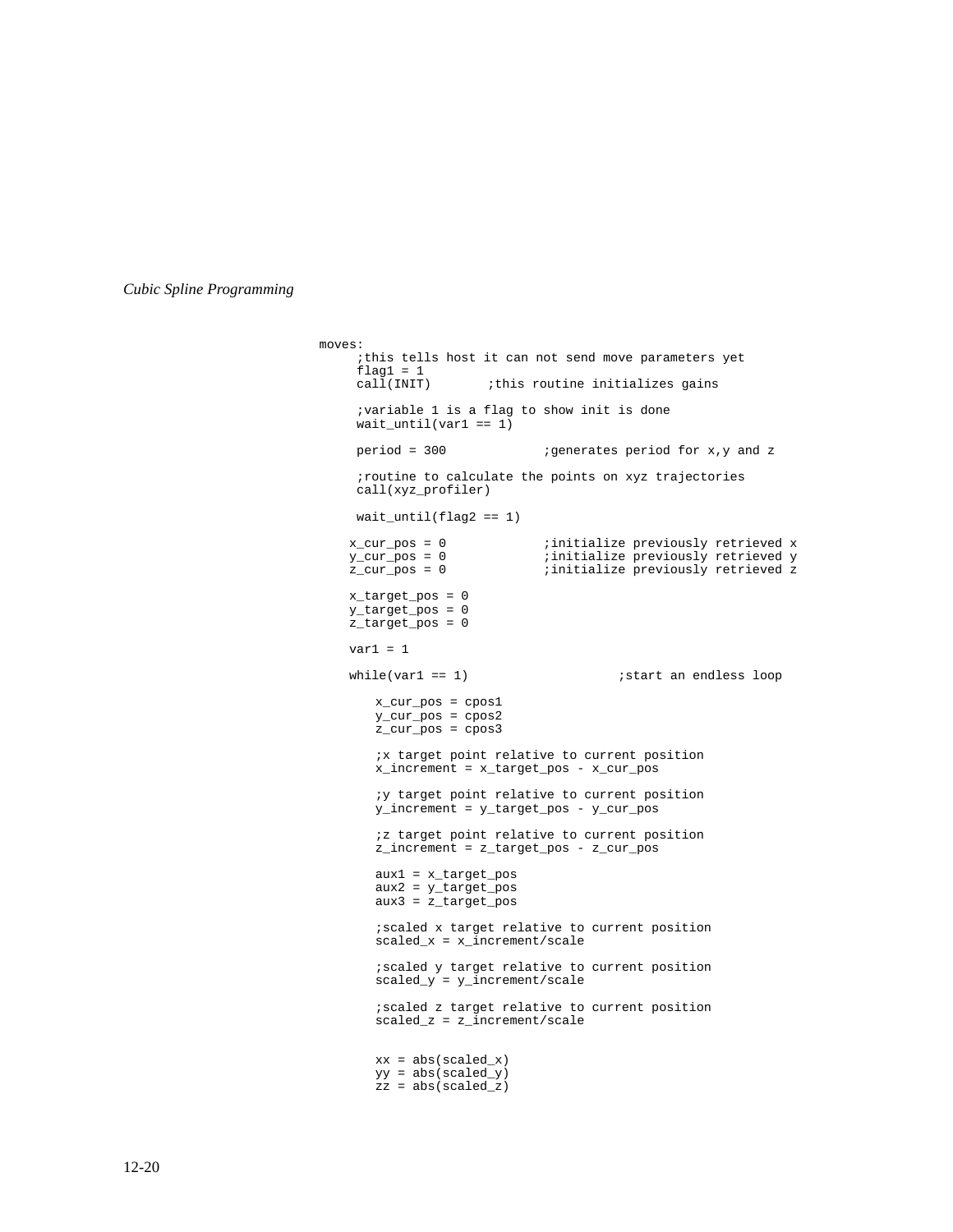```
;find the max length between target x, y and z
        if (xx \geq = yy)max=xx
        else
                max=yy
        endif
        if (zz \gt = max)max=zz
        endif
        ;make cubic spline rate proportional/max length
        rate = 10*maxrate = int(rate)<br>rate = rate + 5
                               ; minimum rate must be 5
        cubic_rate(rate)
        cubic_scale(0x7,scaled_x,x_cur_pos,scaled_y,y_cur_pos,
        scaled_z,z_cur_pos)
        ;this tells host it can change move parameters
        flag1 = 0;run the previously entered moves
        cubic_int(total_no_pts,0,1,0x7)
        ;this has to be here to let cubic_int finish
        cubic_rate(5)
        axmove(0x7,1.9,aux1,100,1.9,aux2,100,1.9,aux3,100)
        wait_until(cpos1 == aux1)
        ;host sets flag1 = 1 and sets new target position with only
        ; one change_var
        wait\_until(flag1 == 1) wend
end
xyz_profiler:
;*************************************************************
;* This routine calculates the normalized<br>;* points on xyz trajectories and saves the
;* points on xyz trajectories and saves them
        in the table.
;*************************************************************
      total_no_pts = 3*period
      ;total number of points for x,y and z
      total_no_pts = total_no_pts + 3
     scale = 810000 ; this is the max position in one move
     scale = scale/2 ; scale holds the peak amplitude for position
```
;\*

;\*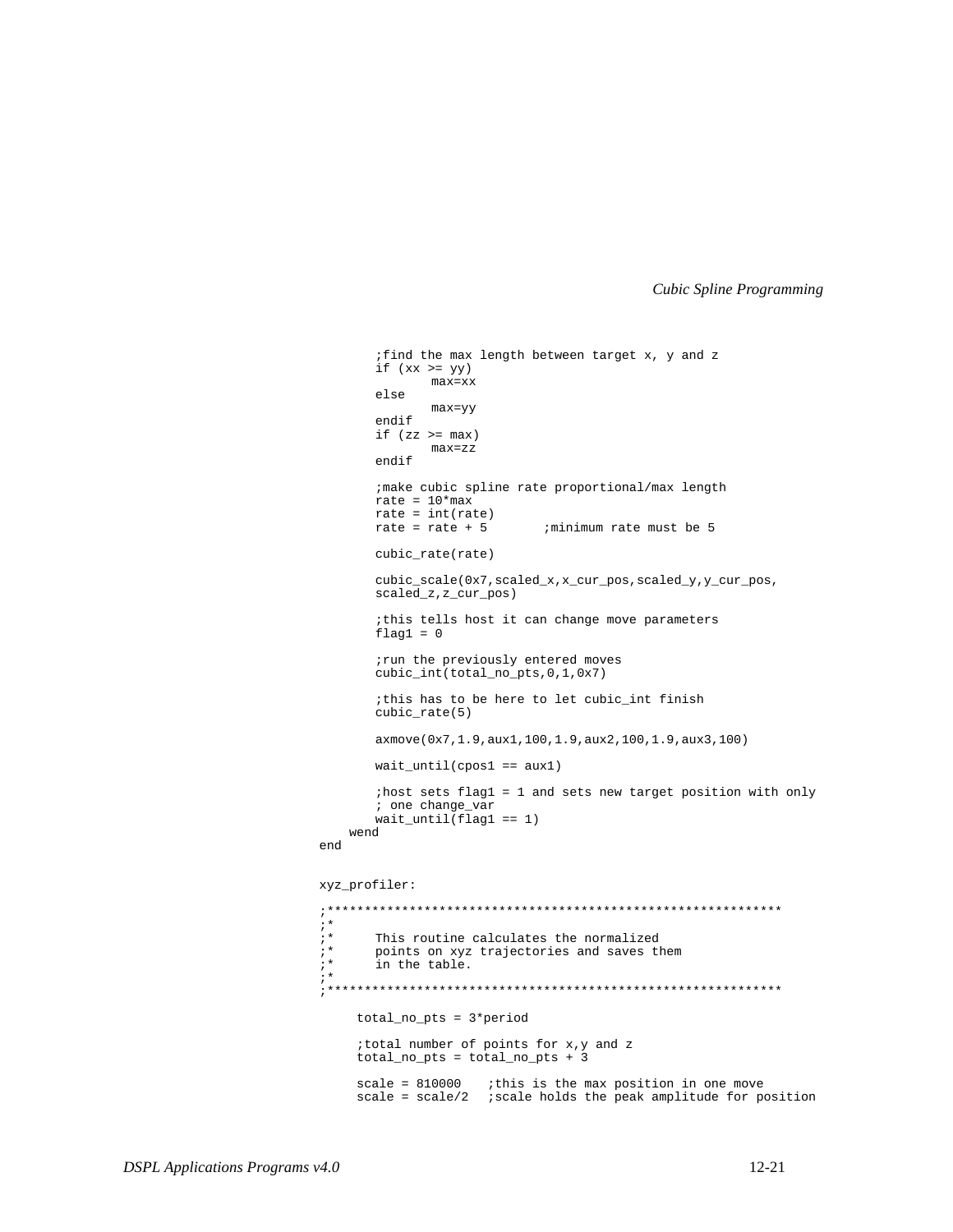$flag2 = 0$  index\_cur\_pos = 0  $last_z$  pos = 0 period = period\*3 ;three coordinates per point ;period holds xy trajectory periods in ms while (index\_cur\_pos <= period) ;index into descending position index\_dec\_pos = 2\*period index\_dec\_pos = index\_dec\_pos + 3 index\_dec\_pos = index\_dec\_pos - index\_cur\_pos 2pi = 2\*pi aux4 = 2pi/period ;calculates 2pi/T aux5 = 1/aux4 ;calculates T/2pi  $aux6 = aux4*index_cur_pos$  ;calculates  $2pi*t/T$  $aux4 = aux6/2pi$  $aux4 = aux4 * aux4$ <br> $aux4 = 1 - aux4$  $i$ calculate 1 - (t/T)^2  $aux1 = sin(aux6)$ ;calculates (T/2pi)\*sin(2\*pi\*t/T) aux1 = aux1\*aux5 aux1 = index\_cur\_pos - aux1 ;calc. [(t-T/2pi\*sin(2pi\*t/T)]/T  $aux1 = aux1/period$  $i$ calc. sqrt $(1 - (t/T)^2)$  $aux4 = sqrt(aux4)$ aux4 = 1 - aux4 position = scale\*aux1 position\_z = scale\*aux4 ;save X position table\_p(index\_cur\_pos) = position ;save for descending position table\_p(index\_dec\_pos) = position index\_cur\_pyz = index\_cur\_pos + 1 index\_dec\_pyz = index\_dec\_pos + 1 ;save Y position table\_p(index\_cur\_pyz) = position ;save for descending position table\_p(index\_dec\_pyz) = position index\_cur\_pyz = index\_cur\_pyz + 1 index\_dec\_pyz = index\_dec\_pyz + 1 ;save Z position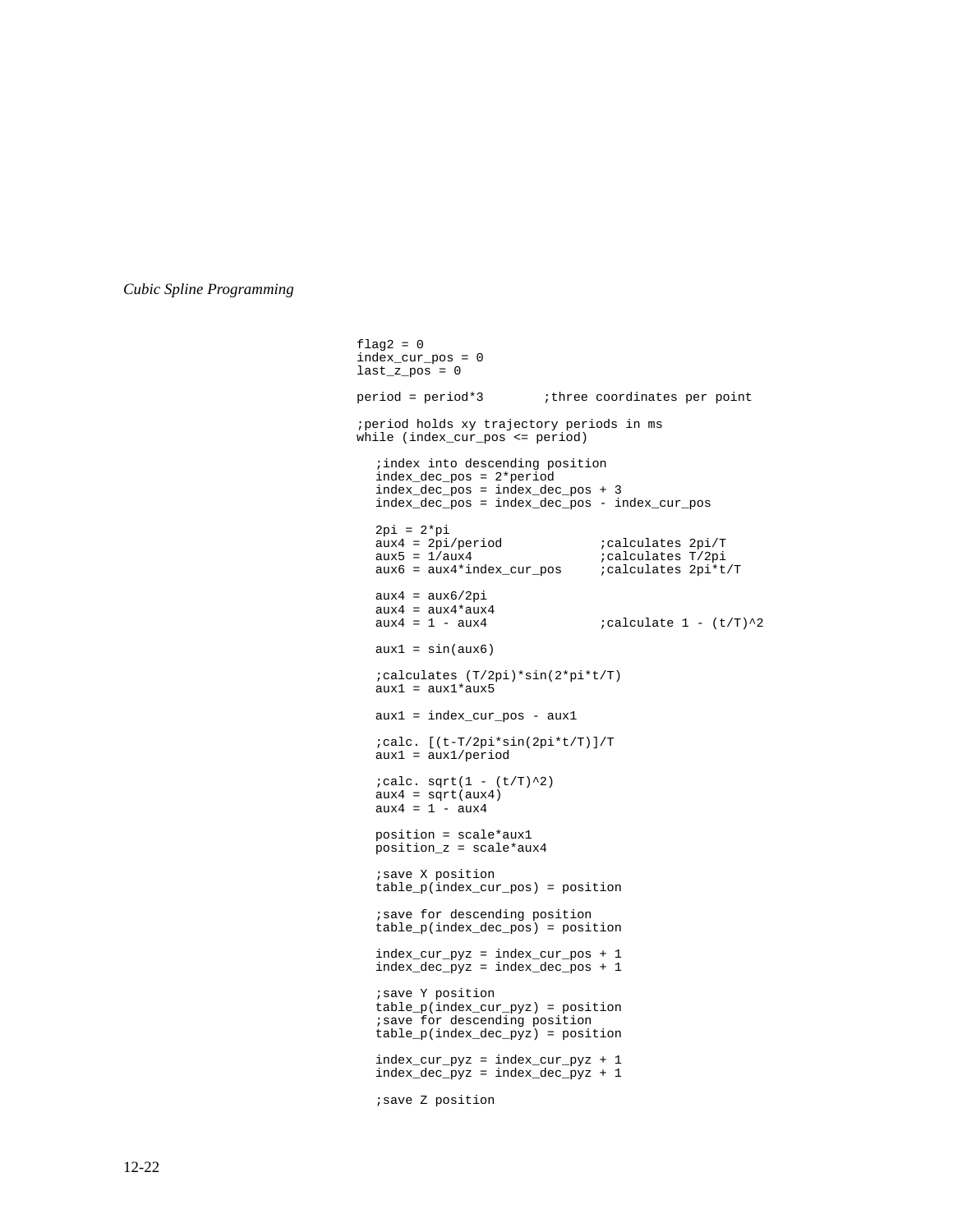```
table_p(index_cur_pyz) = position_z
       ;save for descending position
       table_p(index_dec_pyz) = position_z
      index_cur_pos = index_cur_pos + 3
    wend
 flag2 = 1
 ret()
```

```
 end
```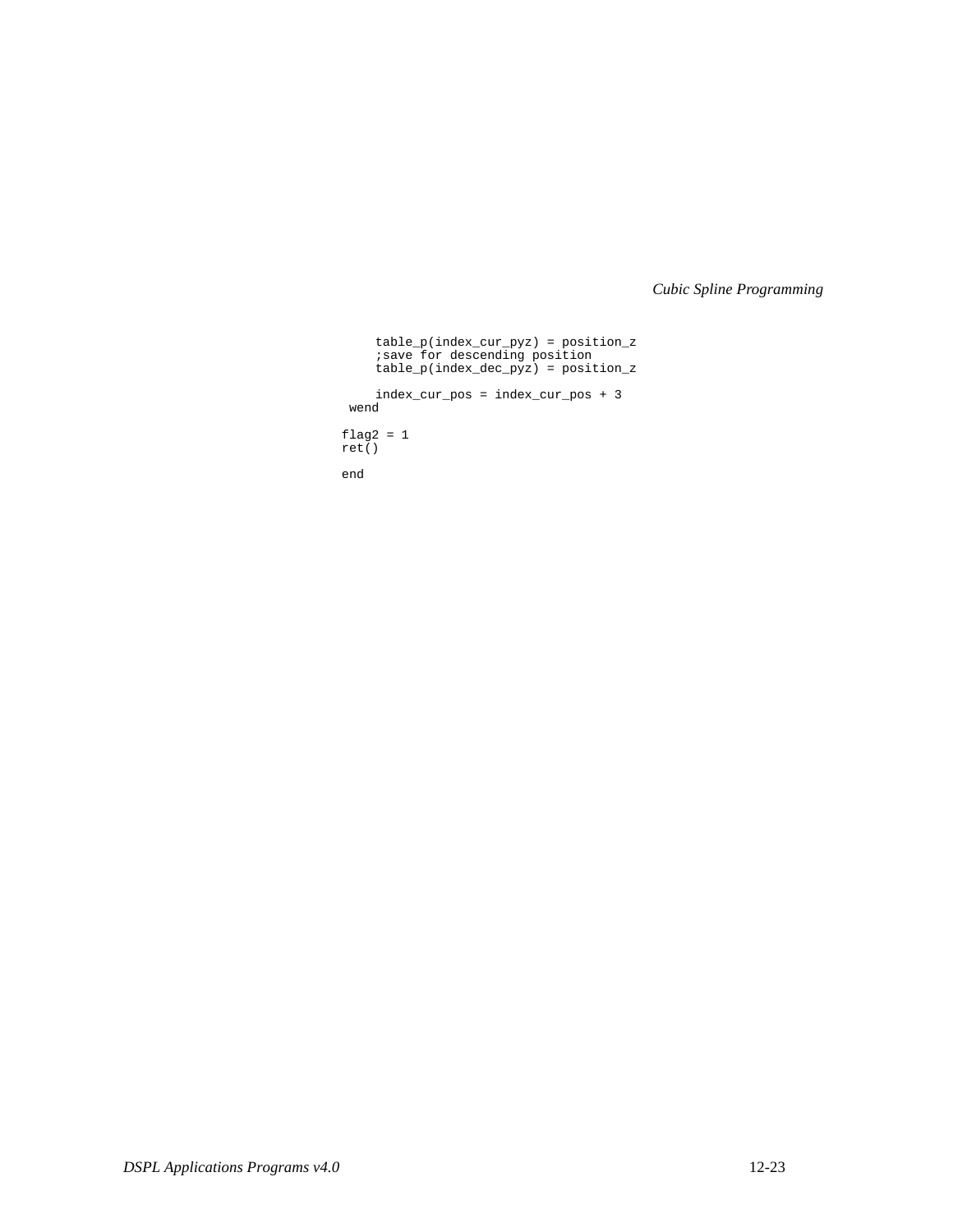## 4-Axis Moves with Automatic Time/Length Computation

This example is similar to the previous one except the program is written for four axes.

The host program that downloads the target points to the DSPL program (one set at a time) is labeled as "*process.c*". We have included this  $C++$  program in Appendix A of this chapter. To start this program you may use program "target.exe" which runs on Windows 95. This push button utility starts an endless transmission of data from the host to the Mx4 memories. You must remember that *process.c* program takes advantage of the Mx4's Visual Basic and  $C++$  DLL. Therefore, to run this program you must have already installed the above DLL.

```
;***; \star; *This program performs user defined trajectory for
; *x.y.z and w:
; *; *user set end points and flag1 to signal dspl
; *dspl decides about the time to finish a move
; *; *The external routines used in conjunction with this program
; *are:
; *"init.hll"
                             gain and position initialization
; *"xyzw.hll"
                             generates norm trajectories for xyz
; *, *The target points for x, y and z are at: var22, var27, and
; *var28
; *flag1 is at var34. The host C programs can only issue a
; *change var when var34 = 0. When var34 is 0, one change var
; *can change target points for x, y and z as well as flagl =
; *var34 to 1.
; *#define flag2
                           var2#define period
                           var3
#define 2pi
                           var4#define aux4
                           var<sub>5</sub>
#define aux5
                           var<sub>6</sub>
#define aux6
                           var7
#define aux1
                           var8#define aux2
                           var9#define index_cur_pos
                           var10#define aux3
                           var11
#define scale
                           var13#define w_cur_pos
                           var14
#define w_target_pos
                           var15
```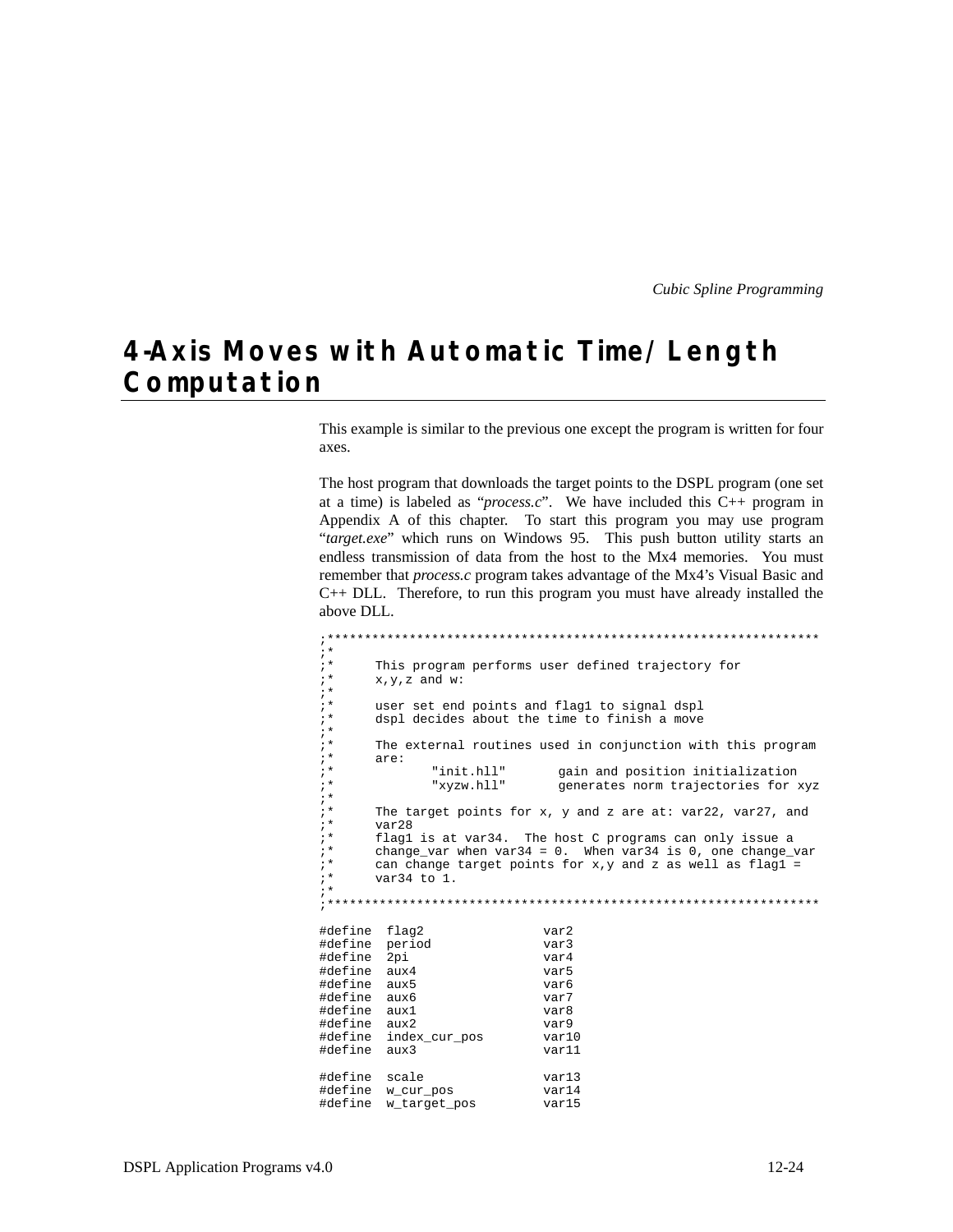|               | #define w_increment                                            |  | var16                                                                                            |  |
|---------------|----------------------------------------------------------------|--|--------------------------------------------------------------------------------------------------|--|
|               | #define scaled_w                                               |  | var17                                                                                            |  |
| #define ww    |                                                                |  | var18                                                                                            |  |
|               | #define coded_pve_vel                                          |  | var19                                                                                            |  |
|               |                                                                |  |                                                                                                  |  |
|               | #define position                                               |  | var20                                                                                            |  |
|               | #define total_no_pts                                           |  | var21                                                                                            |  |
|               | #define x_target_pos                                           |  | var22                                                                                            |  |
|               | #define scaled_x                                               |  | var23                                                                                            |  |
|               | #define y_target_pos                                           |  | var27                                                                                            |  |
|               | #define z_target_pos                                           |  | var28                                                                                            |  |
|               | #define scaled_y                                               |  | var29                                                                                            |  |
|               |                                                                |  | var30                                                                                            |  |
|               | #define scaled_z                                               |  |                                                                                                  |  |
|               | #define index_target_pos                                       |  | var33                                                                                            |  |
| #define flag1 |                                                                |  | var34                                                                                            |  |
| #define xx    |                                                                |  | var35                                                                                            |  |
| #define yy    |                                                                |  | var36                                                                                            |  |
| #define zz    |                                                                |  | var37                                                                                            |  |
| #define aux0  |                                                                |  | var38                                                                                            |  |
|               |                                                                |  |                                                                                                  |  |
|               | #define index_dec_pos                                          |  | var42                                                                                            |  |
|               |                                                                |  |                                                                                                  |  |
|               | #define z_cur_pos                                              |  | var50                                                                                            |  |
|               | #define x_cur_pos                                              |  | var51                                                                                            |  |
|               |                                                                |  |                                                                                                  |  |
|               | #define y_cur_pos                                              |  | var52                                                                                            |  |
|               | #define x_increment                                            |  | var53                                                                                            |  |
|               | #define y_increment                                            |  | var54                                                                                            |  |
|               | #define z_increment                                            |  | var55                                                                                            |  |
|               | #define index_cur_pyz                                          |  | var57                                                                                            |  |
|               | #define index_dec_pyz                                          |  | var58                                                                                            |  |
|               |                                                                |  |                                                                                                  |  |
| #define rate  |                                                                |  | var <sub>62</sub>                                                                                |  |
| #define max   |                                                                |  | var <sub>63</sub>                                                                                |  |
|               |                                                                |  |                                                                                                  |  |
|               | #include "init_mx4.hll"<br>#include "c:\mx4prov4\hll\xyzw.hll" |  |                                                                                                  |  |
|               |                                                                |  |                                                                                                  |  |
| PLC_PROGRAM:  |                                                                |  |                                                                                                  |  |
|               | run_m_program(moves)                                           |  |                                                                                                  |  |
|               |                                                                |  |                                                                                                  |  |
| end           |                                                                |  |                                                                                                  |  |
|               |                                                                |  |                                                                                                  |  |
| moves:        |                                                                |  |                                                                                                  |  |
|               | $flag1 = 1$                                                    |  | ithis tells the host not to send move<br>; parameters yet                                        |  |
|               |                                                                |  |                                                                                                  |  |
|               | wait_until(var1 == 1)                                          |  | call(INIT_MX4) (this routine is for gain initializations<br>;variable 1 is a flag which lets the |  |
|               |                                                                |  | ; main program know it is done initializing                                                      |  |
|               |                                                                |  |                                                                                                  |  |
|               |                                                                |  | period = 50 <i>period</i> holds minimum move time                                                |  |
|               | call(xyzw_profiler)                                            |  | ithis routine calculates the points<br>ion xyzy trajectory target points.                        |  |
|               | $wait\_until(flag2 == 1)$                                      |  |                                                                                                  |  |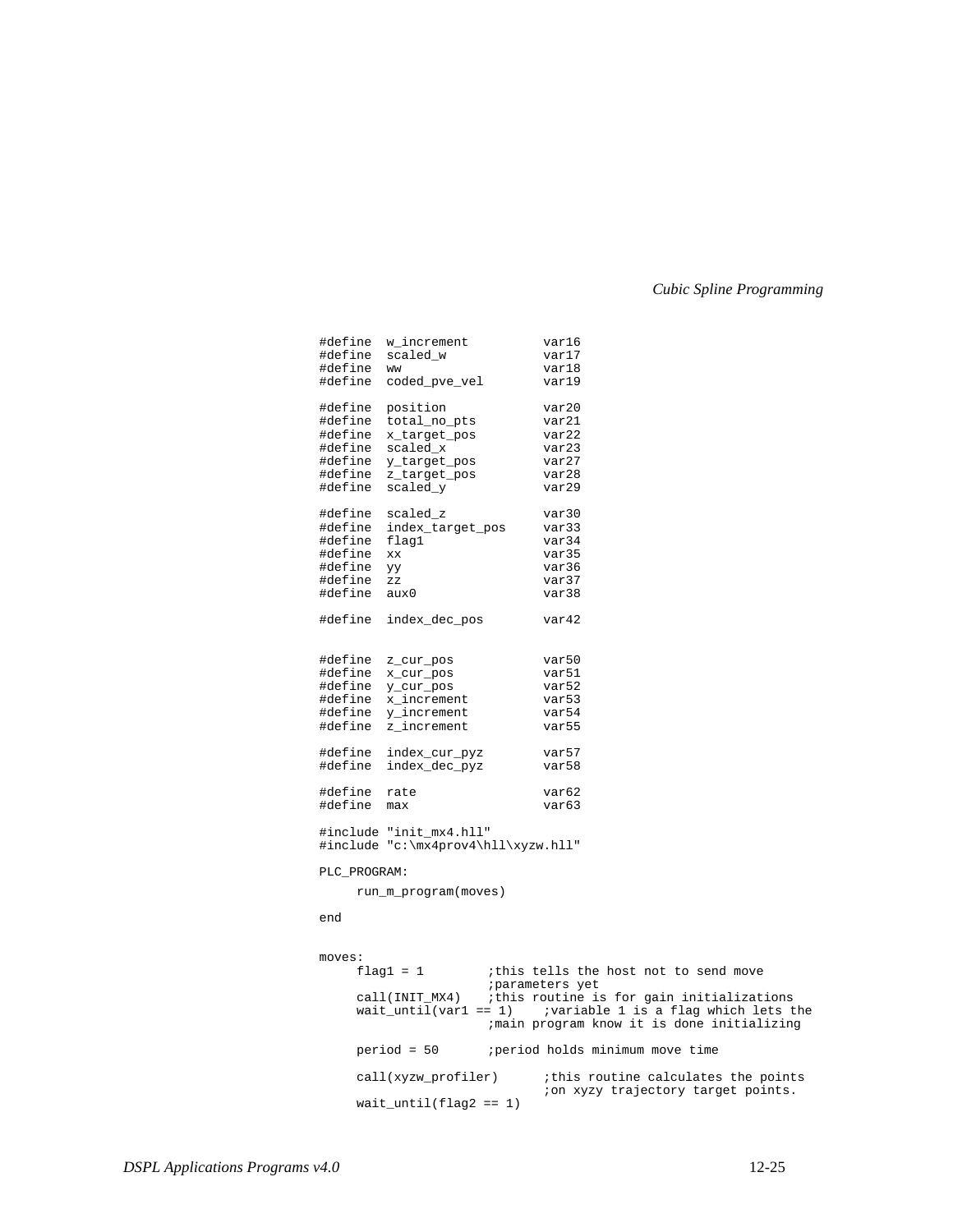x\_cur\_pos = 0 ;initialize previously retrieved x<br>y\_cur\_pos = 0 ;initialize previously retrieved y y\_cur\_pos = 0 ;initialize previously retrieved y<br>z\_cur\_pos = 0 ;initialize previously retrieved z zinitialize previously retrieved z  $w_cur_pos = 0$  x\_target\_pos = 0  $y_{\text{target} \text{pos}} = 0$  z\_target\_pos = 0 w\_target\_pos = 0  $var1 = 1$ while(var1 ==  $1$ ) ; x\_cur\_pos = cpos1  $y_ccur_p$ os =  $cpos2$  $z_l = \frac{1}{2}$  $w_ccur_p$ os =  $cpos4$ ;x target point relative to current position x\_increment = x\_target\_pos - x\_cur\_pos ;y target point relative to current position y\_increment = y\_target\_pos - y\_cur\_pos ;z target point relative to current position z\_increment = z\_target\_pos - z\_cur\_pos ;w target point relative to current position w\_increment = w\_target\_pos - w\_cur\_pos aux1 = x\_target\_pos  $aux2 = y_{target}$ aux3 = z\_target\_pos aux0 = w\_target\_pos ;scaled x target relative to current position scaled\_x = x\_increment/scale ;scaled y target relative to current position  $scalar_y = y_increment/scale$ ;scaled z target relative to current position scaled\_z = z\_increment/scale ;scaled w target relative to current position scaled\_w = w\_increment/scale  $xx = abs(scaled_x)$  $yy = abs(scaled_y)$  $zz = abs(scaled_z)$ ww = abs(scaled\_w) if  $(xx \geq yy)$  ; find the max between  $x,y,z$  and w max=xx else max=yy endif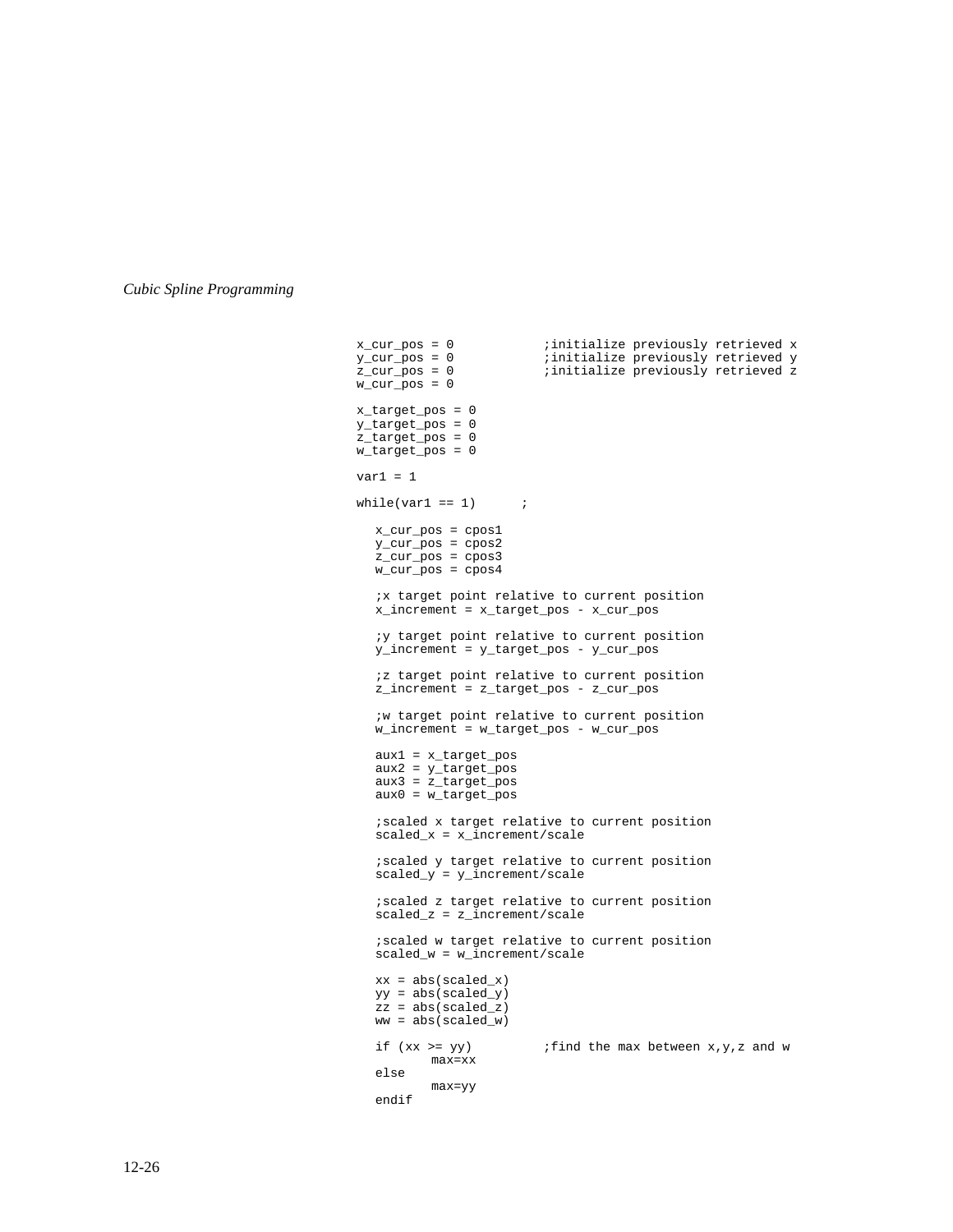```
if (zz \gt = max)max=zz
       endif
       if (ww >= max)
               max=ww
       endif
       rate = 5*maxrate = int(rate)
        rate = rate + 5
       cubic_rate(rate)
       cubic_scale(0xf,scaled_x,x_cur_pos,
                        scaled_y,y_cur_pos,
                        scaled_z,z_cur_pos,
                        scaled_w,w_cur_pos)
       flag1 = 0;run all x and y points
       cubic_int(total_no_pts,0,1, 0xF)
       cubic_rate(5)
       wait_until(flag1 == 1)
      wend
end
xyzw_profiler:
;*************************************************************
;* This routine calculates the normalized points on xyzw
       trajectories and saves them in the table.
;*************************************************************
     total_no_pts = 4*period
     ;total number of points for x,y,z and w
     total_no_pts = total_no_pts + 4
    scale = 100010 ; this is the max position in one move
     scale = scale/2 ;scale holds the peak amplitude for
                      ; position
    flag2 = 0 index_cur_pos = 0
   period = period*4 ;period = xyzw trajectory periods in mS
     while (index_cur_pos <= period)
       ;index into descending pos seg
       index_dec_pos = 2*period
       index_dec_pos = index_dec_pos+8
       index_dec_pos = index_dec_pos - index_cur_pos
```
;\*

;\*